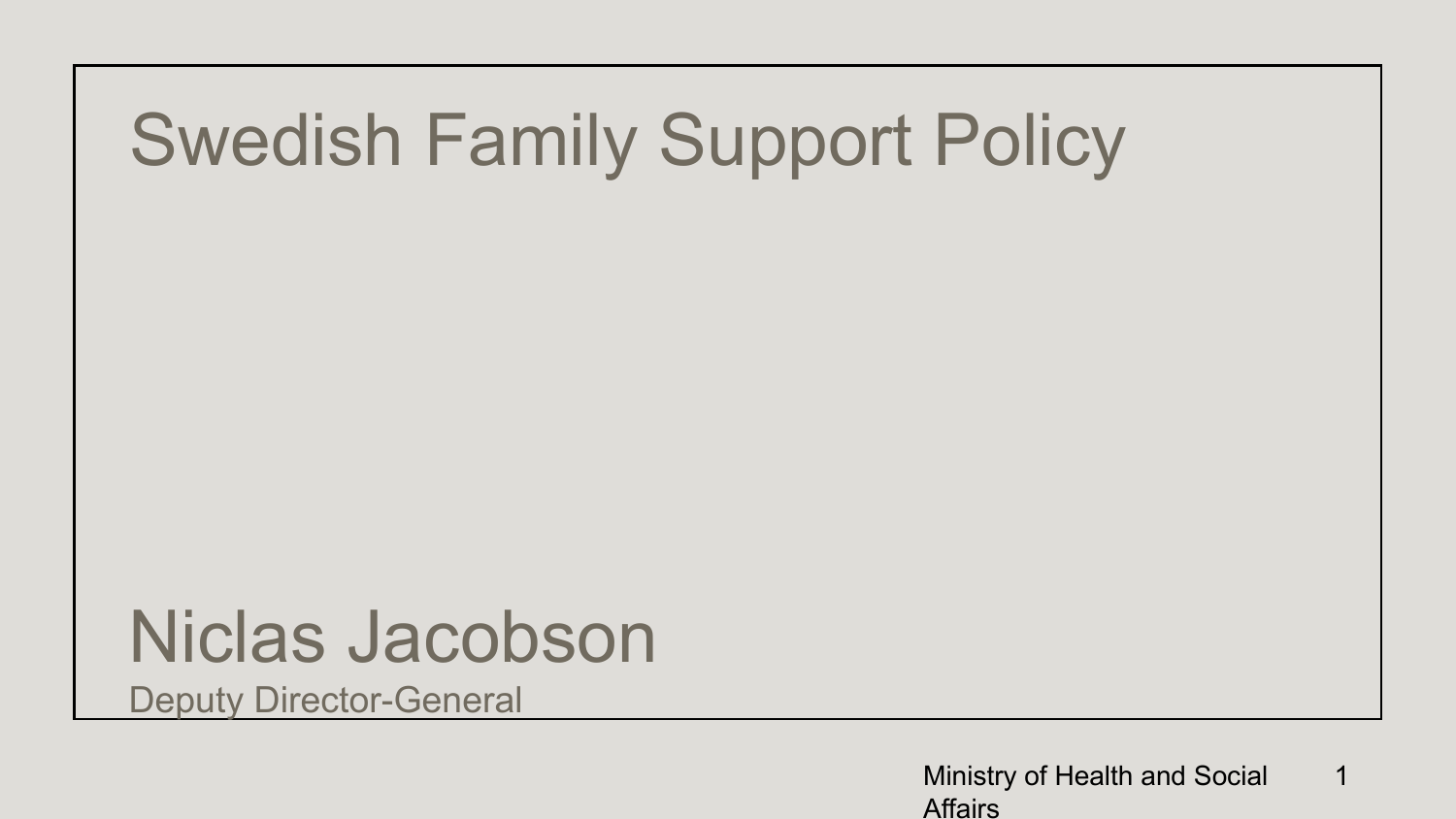## Total fertility rate 2017

Number of children per generation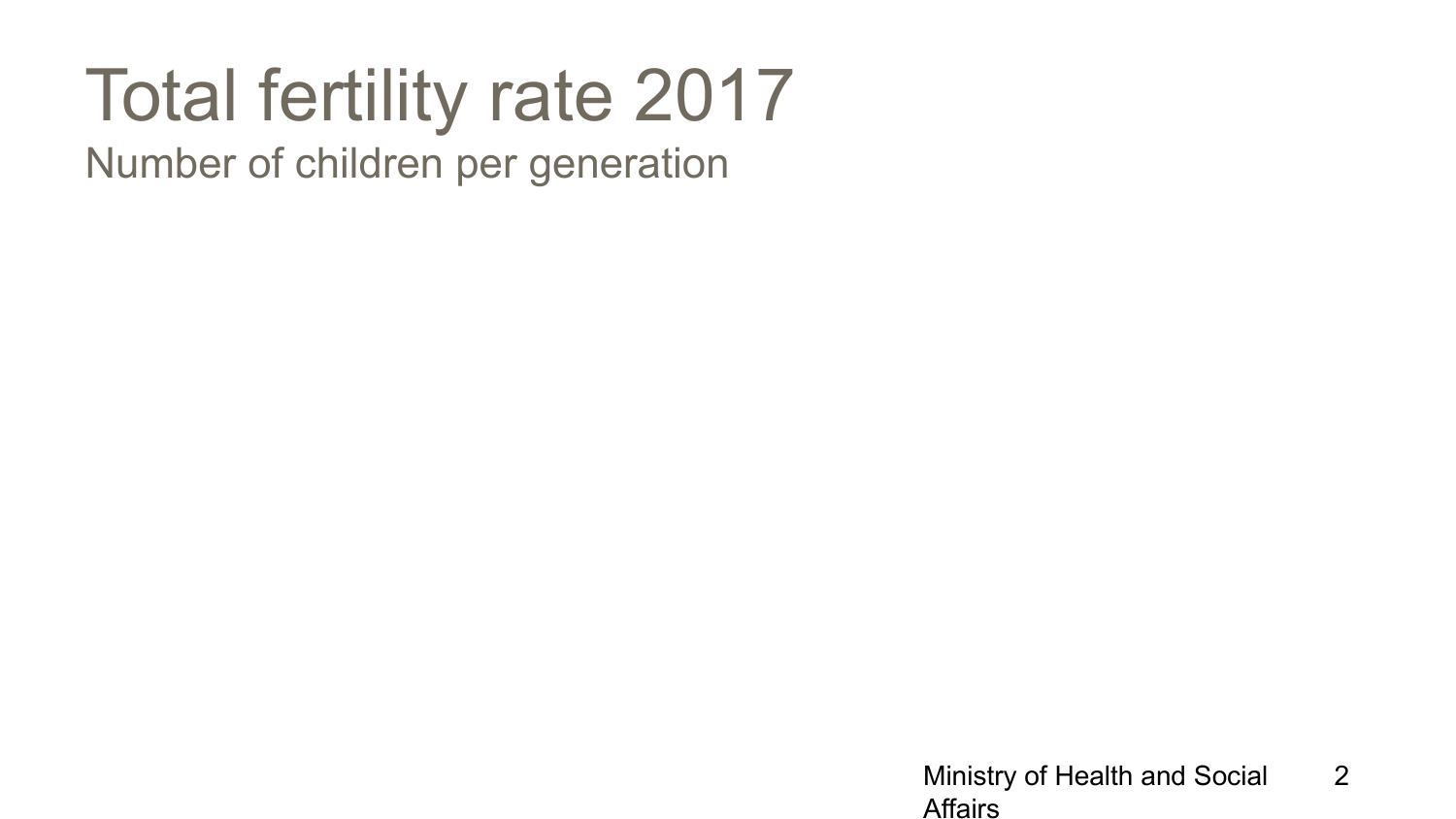# Important Family Policy Reforms



**Separate income taxation 1971** 



**Parental allowance 1974** 



**Development of public child care 1974**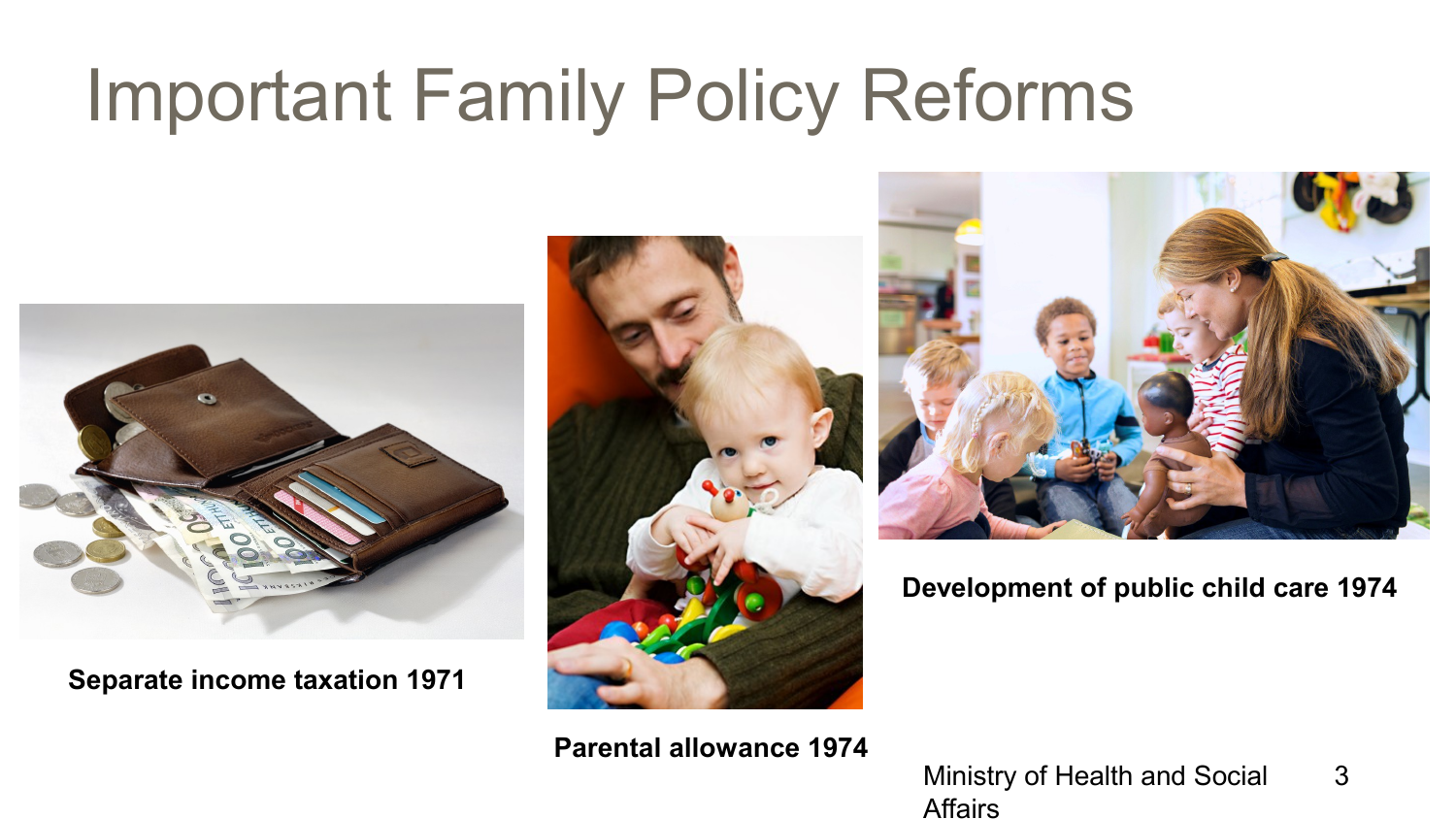# A high employment rate is a prerequisite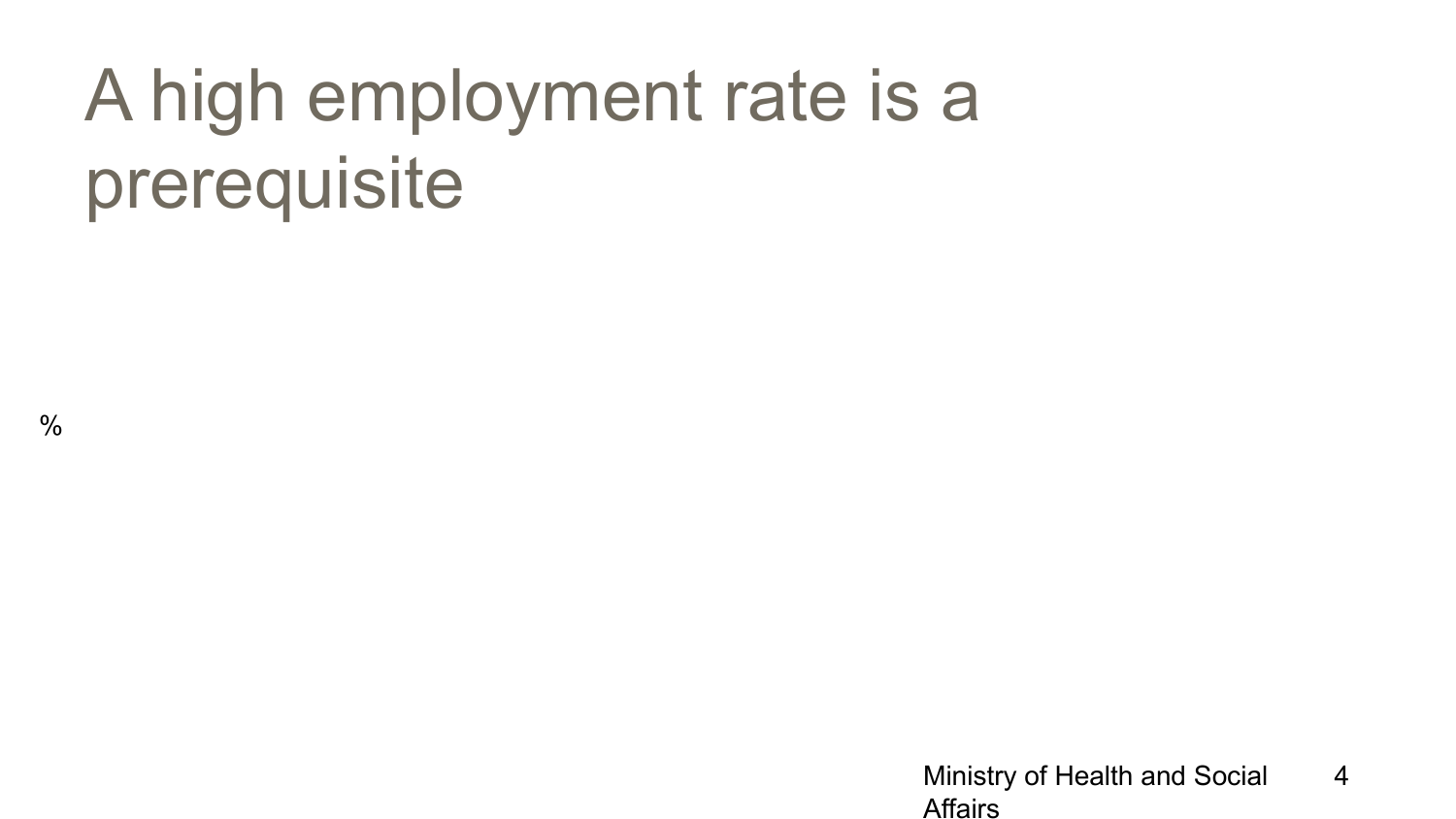# Children aged 1-5 by form of pre-school in 2013 (per cent) of all children in pre-schooling

• Age of

| <u>child</u>    | <b>Preschool Family day care</b> | <b>Total</b> |      |  |
|-----------------|----------------------------------|--------------|------|--|
| 1 year          | 49,2                             | 1.7          | 50.9 |  |
| $\cdot$ 2 years | 88.9                             | 3.0          | 91.9 |  |
| $\cdot$ 3 years | 93,3                             | 2.9          | 96.2 |  |
| 4 years         | 94.7                             | 2.8          | 97.5 |  |
| 5 years         | 94.6                             | 2.5          | 97.1 |  |
| <b>Total</b>    | 84.2                             | 2.6          | 86.8 |  |

Source: Official statistics.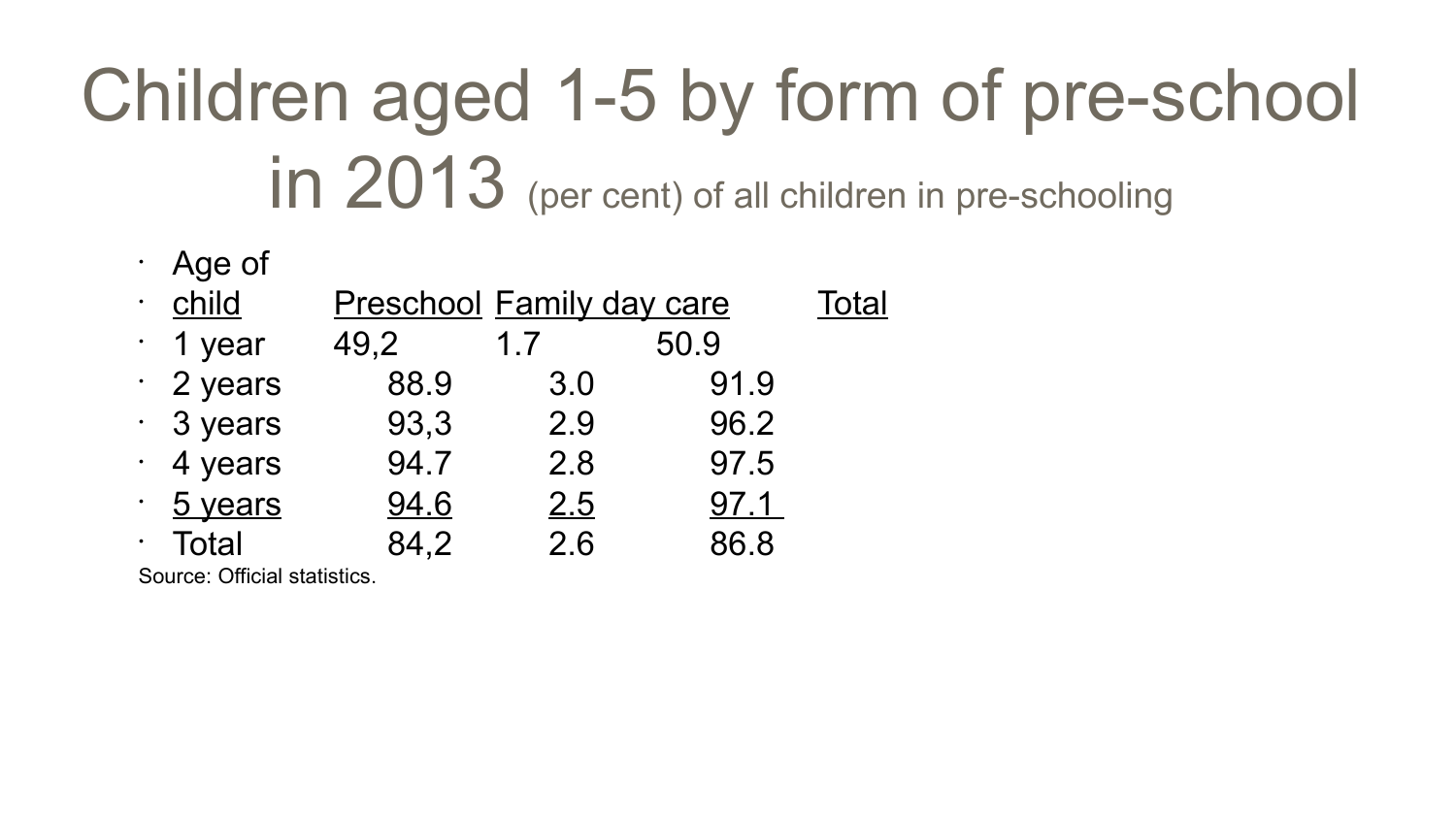# Social expenditure on families and children as a share of GDP 2015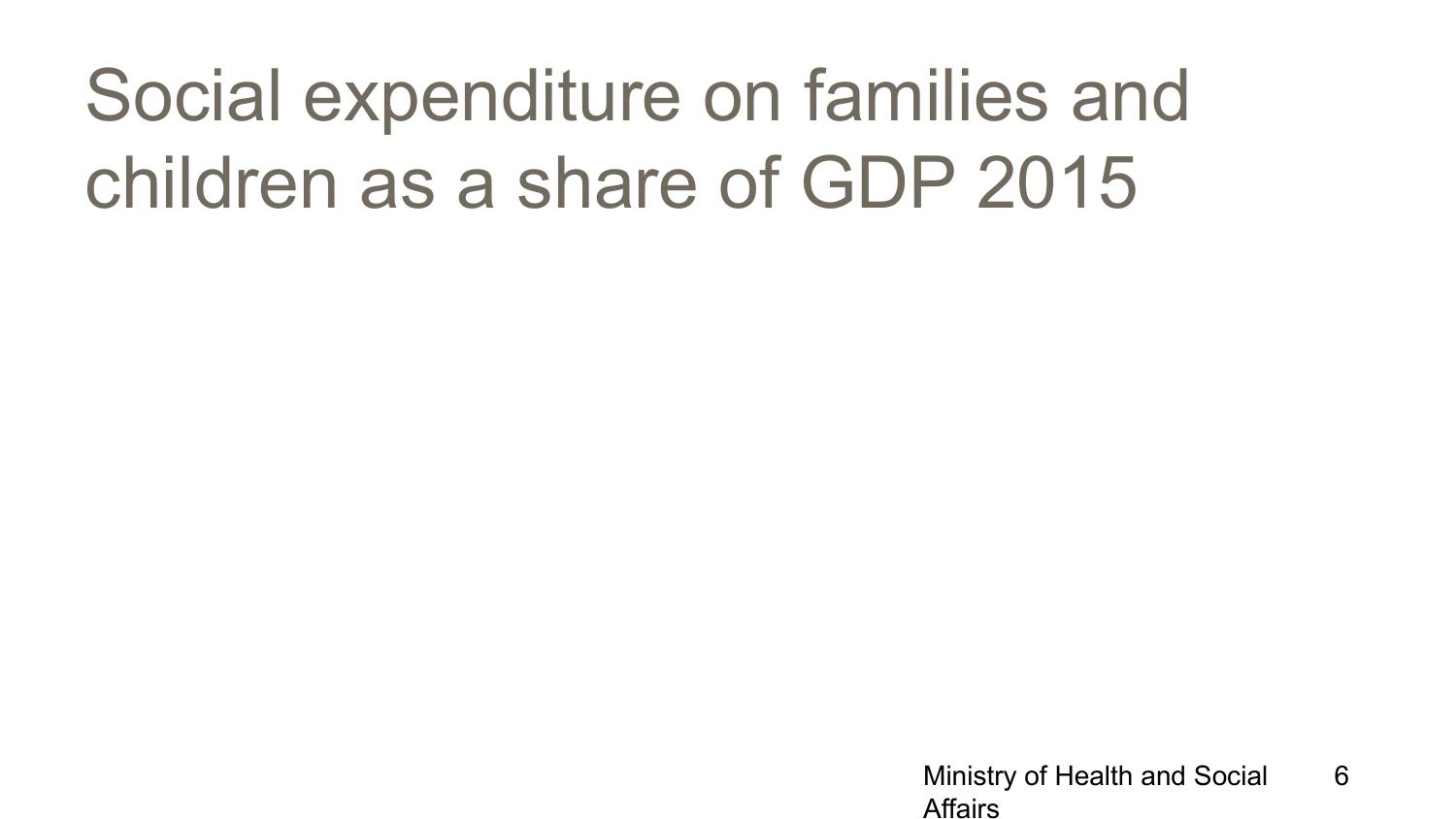## Child allowance

- Child allowance is a general benefit that parents recieve as support for all children up to the age of 16
- $\cdot$  The allowance is 125 EUR per child and month
- $\cdot$  Parents recive a supplement when they have more than one child
- $\cdot$  To emphasise the importance of equal parenting and joint responsibility for the child the child allowance and the large family supplement is by default distributed by half to each parent unless they report that only one of them should be the recipient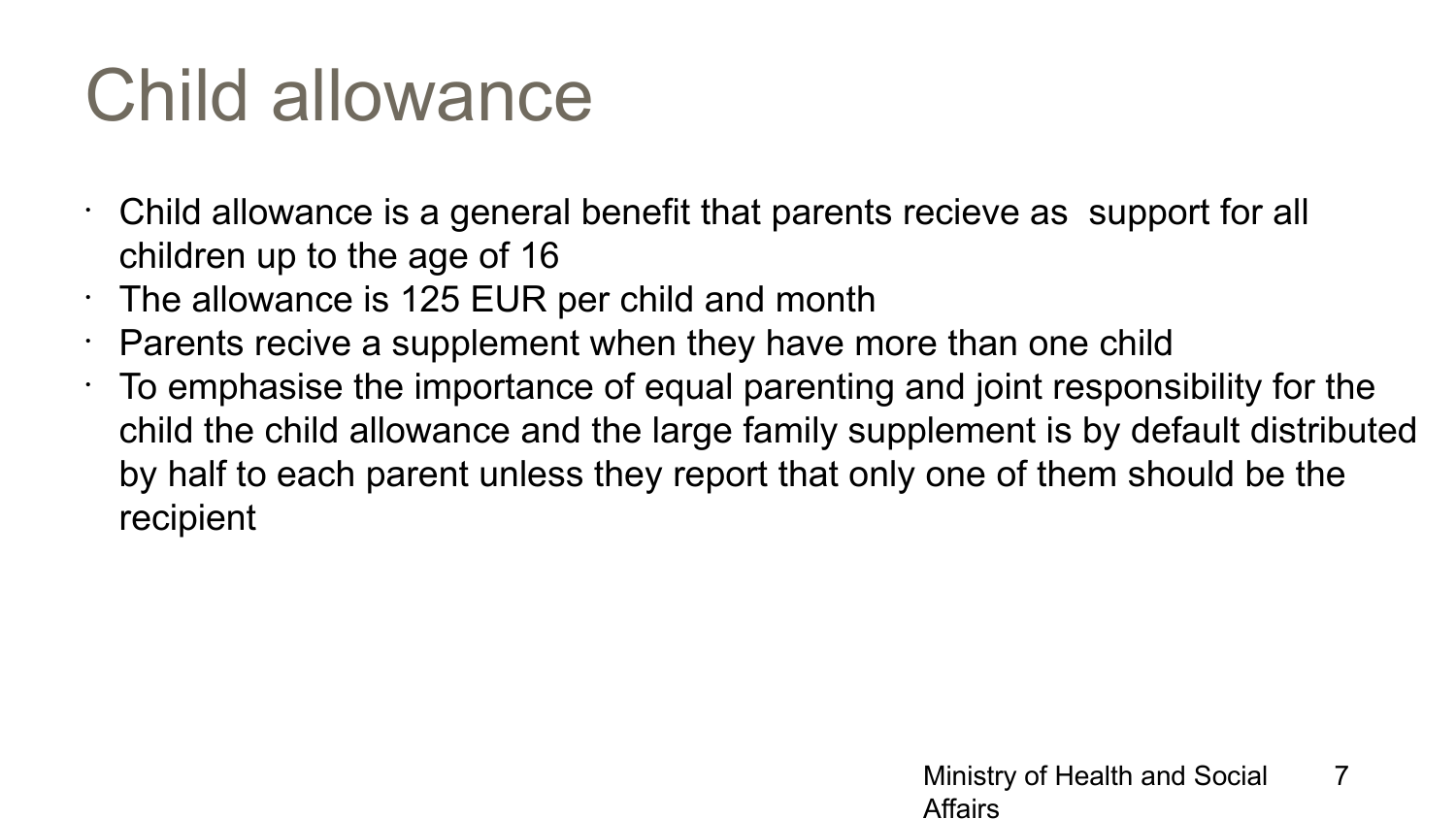## Benefit structure in 2018

|                 | Child allowance,<br><b>EUR</b> | Large family<br>supplement,<br><b>EUR</b> | <b>Monthly</b><br>benefit, EUR | <b>Annual benefit EUR</b> | Average annual<br>benefit per child<br><b>EUR</b> |
|-----------------|--------------------------------|-------------------------------------------|--------------------------------|---------------------------|---------------------------------------------------|
| $\vert$ 1 child | 125                            | X                                         | 125                            | 1500                      | 1500                                              |
| 2 children      | 250                            | 15                                        | 265                            | 3180                      | 1590                                              |
| 3 children      | 375                            | 73                                        | 448                            | 5376                      | 1792                                              |
| 4 children      | 500                            | 174                                       | 674                            | 8088                      | 2022                                              |
| 5 children      | 625                            | 299                                       | 924                            | 11088                     | 2218                                              |